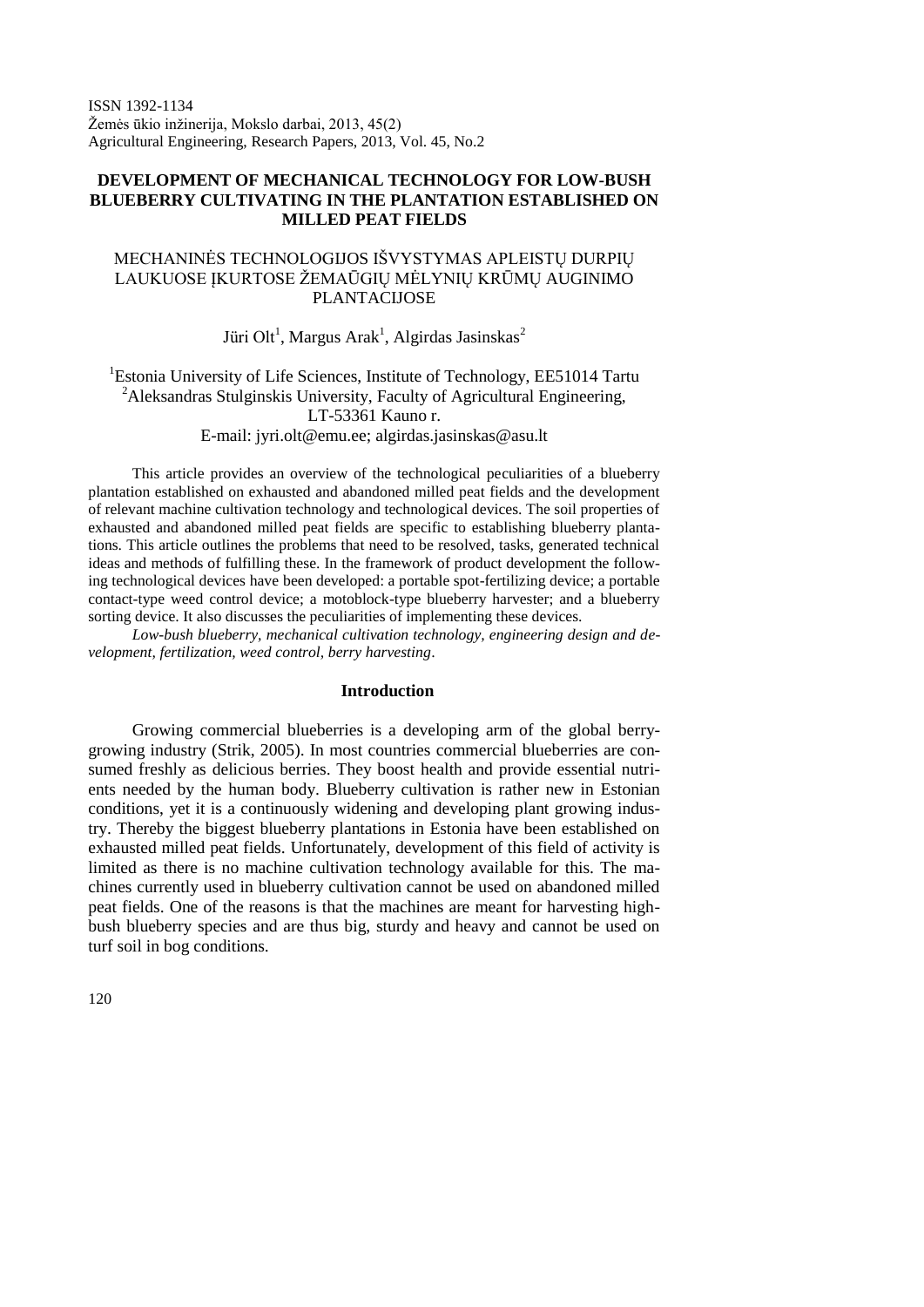In Estonia, commercial blueberries can be grown on exhausted and abandoned milled peat fields, where the layer of residual turf is sufficiently thick. Blueberries are not demanding plants and prefer acidic soils, the optimal pH level is between 4.5 and 5.5 (Hall et al., 1964; Holmes, 1960; Starast et al., 2009). The area of exhausted and abandoned milled peat fields in Estonia is approximately 8000 ha, of which over 2000 ha is suitable for blueberry cultivation (Ilomets, 1996; Paal et al., 1998). 73 ha is already in use, but this represents an insignificant proportion of production capacity.

At present, blueberry cultivation on exhausted and abandoned milled peat fields is done manually in Estonia. This has been the major obstacle in the development of blueberry plantations on exhausted and abandoned milled peat fields.

Blueberry cultivation consists of the following work phases: soil preparation; planting; plant fertilization; plantation maintenance; weed control; plant protection; and crop harvesting, which is followed by post-harvesting processing of the crop. The lifetime of a blueberry plantation is approximately 30-40 years.

The wider objective of this study is to assist in developing mechanical cultivation technology for low-bush blueberries on exhausted and abandoned milled peat fields in Estonia. Although the aim is to offer advanced solutions for a new and economically efficient arm of berry cultivation, it also has a significant positive impact on the environment. Because of turf production there are thousands of hectares of abandoned milled peat fields in Estonia. On bare and plant-free milled peat fields turf is constantly mineralising, in the process of which carbon dioxide is emitted. As there is no vegetation locally, huge quantities of  $CO<sub>2</sub>$  are intensively emitted directly into the atmosphere. Thus it is considered very important to find solutions to introduce new vegetation to exhausted milled turf areas. Establishing a low-bush blueberry plantation on abandoned turf areas would help significantly in restoring balanced carbon circulation in exhausted peat fields. Developing special machine technology for blueberry cultivation that have significantly reduced production costs would facilitate even wider use of peat fields. Technological solutions developed could also be implemented more widely. Also, other countries leading in turf production are facing a need to solve similar environmental problems. Like Estonia, blueberry cultivation with the aim of reducing environmental risks has started in Finland, Latvia, Lithuania, Belarus, Canada and elsewhere.

In a narrower meaning this article focuses on mechanical or machine-based blueberry harvesting and maintenance during growth, since these are major cost sources of crop-giving plantations – manual work is not economically profitable and there is insufficient labour for manual harvesting.

### **Description of technology**

**Plantation preparation** includes minimal cultivation work, which in any production strategy involves the cleaning of draining ditches, the excavation of water furrows, the removal of stubs from the surface layer and shaping of the soil. For soil preparation, machines and technological solutions well known in soil improvement can be used.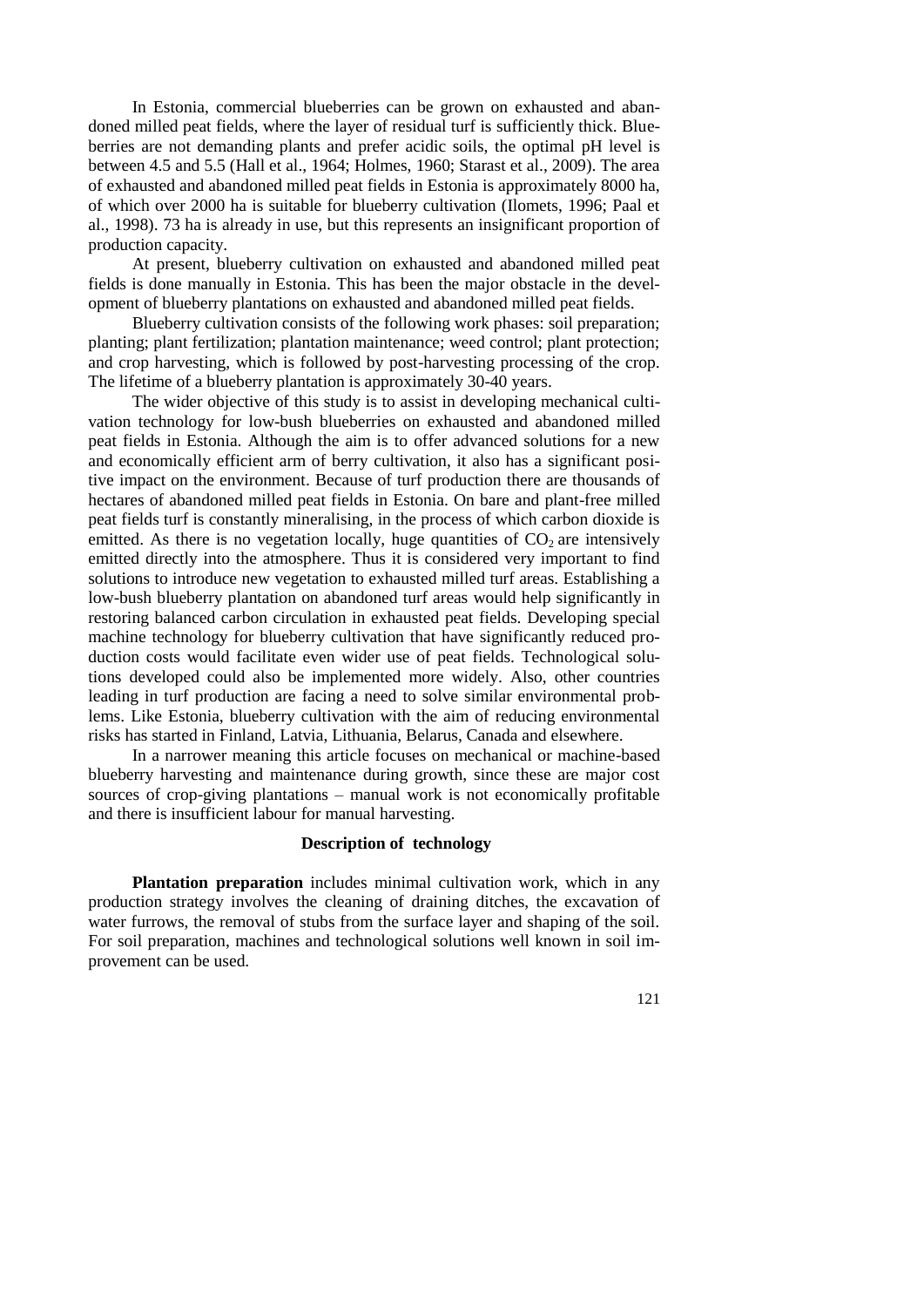**Plants are planted** in a row with a plant step of 0.9-1.0 m and a distance between rows of 0.9-1.0 m. The plants are planted manually or with the help of a planting machine.

**Fertilizing a blueberry plantation**. The fertilizer level of an abandoned milled peat field is close to zero. Broadcast fertilization of a blueberry field with a centrifugal-type disc spreader is not feasible, since it would also encourage weed growth on the field. Nevertheless, the plants must be fertilized. According to the data of Noormets et. al. (2002) and Paal et al. (2011) the fertilization of young lowbush blueberry plants resulted in a crop yield of  $2190-2930$  kg ha<sup>-1</sup>, whereas the crop yield of unfertilized plants was just  $173 \text{ kg}$  ha<sup>-1</sup>. These data speak for themselves. Use of a compound fertilizer (N19, P24 or K48) resulted in bigger berries and higher crop yield.

Blueberry plants must be fertilized twice a year:

- 1) in spring (April) granulated fertilizer as top dressing; and
- 2) during formation of the berries (June) liquid fertilizer as leaf dressing.

**Maintenance of plantation – weed control**. A small planation of no more than a couple of hectares can be maintained manually. If the plantation is bigger, manual maintenance is unreasonable since it is very labour-intensive. Where weeds are concerned, Tussoc cotton-grass and birch prevail. Plantation maintenance includes weeding and, if necessary, trimming. So far, plantation maintenance on Estonian low-bush blueberry plantations has been done manually.

**Plant protection**. At the outset, plantations established on exhausted milled peat fields are free from plant diseases and plant pests. At present, plant protection products sprayed from sprayers carried on the back during spraying and/or contact plant protection products are used on Estonian blueberry plantations.

To date, blueberries have been harvested manually in turf moss.

The maturing signs of a blueberry bush are the splitting of the branch bark and its darkening and drying. The number of new growth branches is reduced. Also, lighting conditions within old bushes are reduced, which in turn reduces the intensity of photosynthesis. In order to prevent this, it is recommended to cut back the older branches of semi-high and low-bush blueberry species. In production plantations, cutting back single branches is very labour-intensive.

Considering the fact that berries grow on young branches, their growth must be promoted by means of cutting. In the case of free thinning, old branches are removed from the bushes. Approximately 4-6 strong one-year branches and 3-6 copiously branched several-year-old branches should be left in place. In a bush with a thin crown, all berries grow in good lighting conditions. Free thinning is labour-intensive and thus on bigger plantations rejuvenation cutting may be done. In this case all branches are cut to the ground in early spring, leaving stubs with a length of a couple of centimetres. It is important to leave stubs, since new shoots start growing from sleeping buds on the stubs.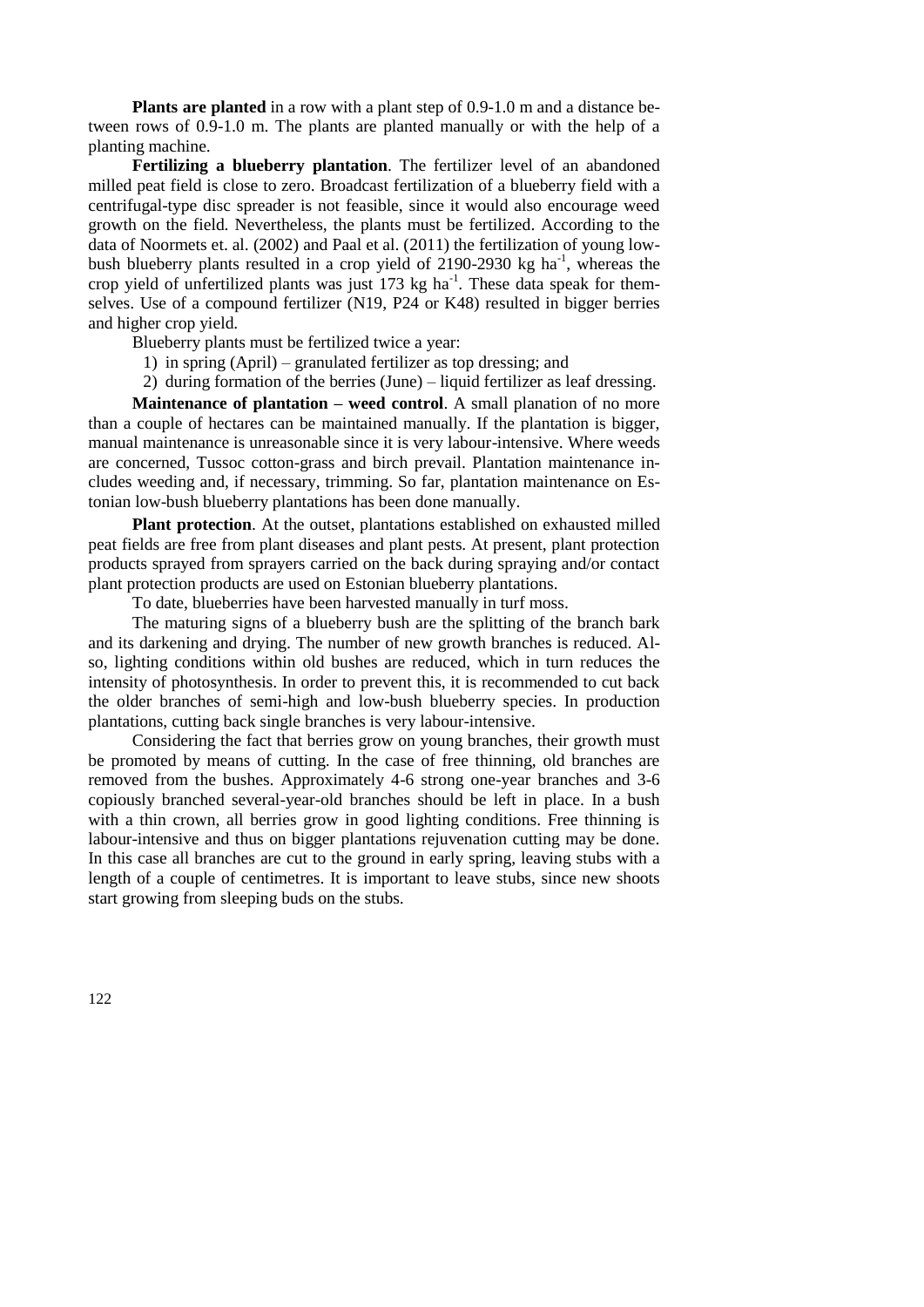# **Materials and methods**

In the development of machine cultivation technology the well-known TRIZ method was used, which in this case consisted of the following basic steps (Pahl et al., 2007):

- 1) determination and formulation of the problem;
- 2) setting of the objective;
- 3) searching for typical problems similar to the objective set;
- 4) analysis of known technical and technological solutions;
- 5) generating and selecting ideas; and
- 6) choosing the most suitable solution for the problem needing to be solved.

The problems to be resolved and the development tasks were derived from the following:

- 1) in fertilizing blueberry plants dosing of the fertilizer from both the quantity and precision of positioning perspectives and productivity of operations;
- 2) in maintenance some weed species are also plants with two embryonic seed leaves like blueberry plants and thus well-known chemical weed control devices cannot be used;
- 3) in harvesting jamming of a picking reel with metal tines of a motoblock-type harvester, which tears blueberry plants to pieces and pulls them out of the ground; and
- 4) the problem of post-harvesting processing it is complicated to adjust well-known sorting devices to sort blueberry species of different sizes.

Determination of innovative objectives: Blueberry cultivation can be modernised by means of implementing machines. Use of machines in blueberry cultivation sets specific requirements (preconditions) on the plants:

- 1) mechanical harvesting is possible on constantly maintained and rejuvenated plantations;
- 2) to allow normal functioning of maintenance and harvesting machines the soil surface on plantations should be land-levelled and kept thus during usage;
- 3) to operate machines, service tracks (technological tracks) should be established; and
- 4) for successful machine harvesting, old branches should be cut back regularly – first rejuvenation cutting is done in the  $4<sup>th</sup>$  or  $5<sup>th</sup>$  year, afterwards every 2-3 years.

Plants should be planted in beds which are separated with service tracks for technological machines. As the distance of the centre lines of the draining ditches dug between the fields established for excavating milled peat is 20 m and the width of the ditches is 1 m, the width of the fields is 19 m. If you leave a 0.5 m wide protection zone along the ditch, the useful width of the field is 18 m. On this field it is reasonable to make a 6 m wide bed in the middle and 3 m wide bed on the sides. The beds are separated with technological tracks (Käis & Olt, 2009).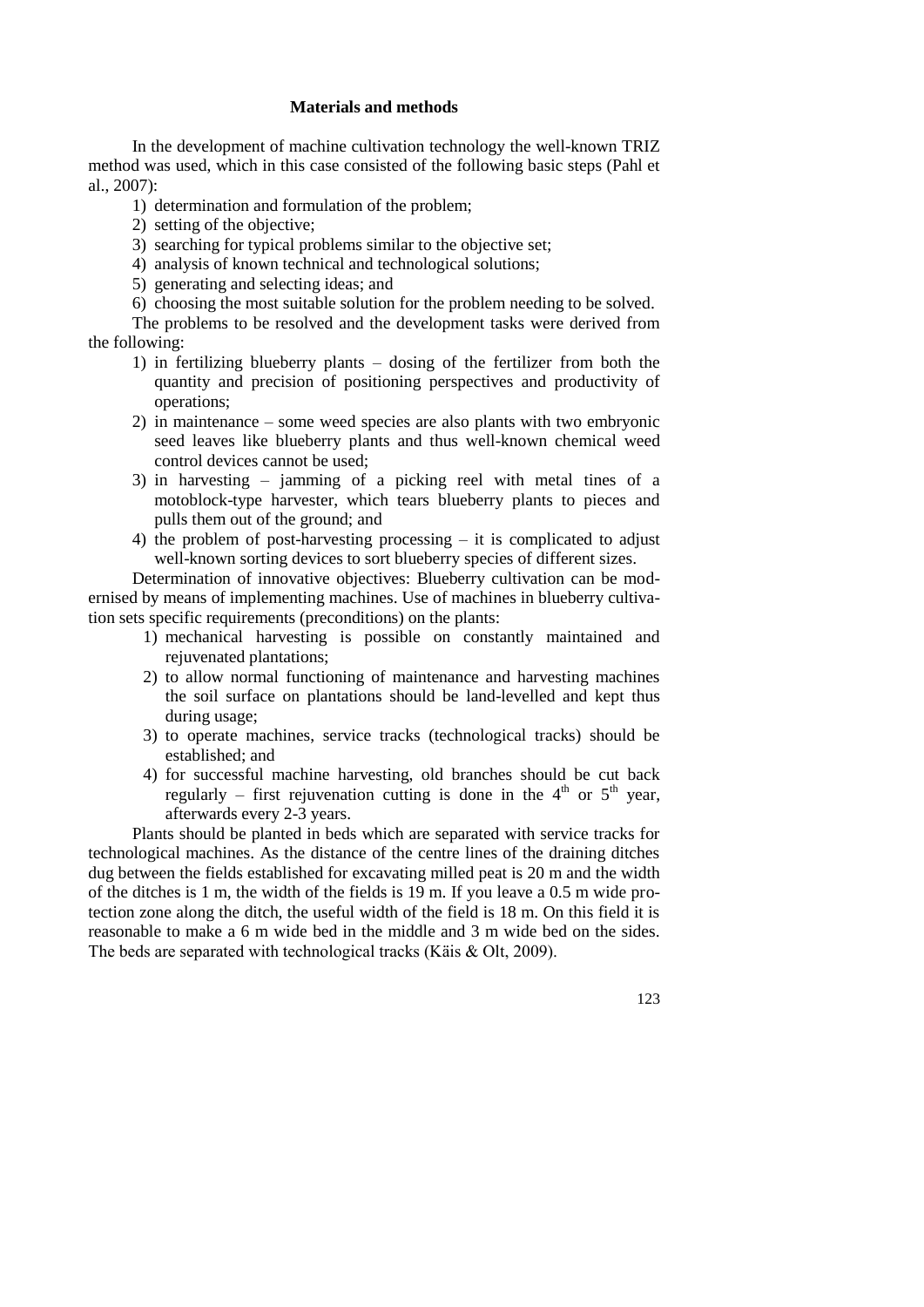Requirements of structure of spot-fertilizing device:

- 1) it must be possible to carry the equipment on your back and it must be ergonomic, comfortable and light;
- 2) dosing with sufficient precision deviation from the stipulated value shall not exceed  $\pm$  3%;
- 3) stepless adjustment of bulk fertilizer quantity;
- 4) possibility to apply fertilizer to one plant at a time (precision fertilization); and
- 5) the device shall be portable.

Besides increasing crop yield, fertilization also influences the development of the plants – more precisely the length of the plant stems, whereas higher plants droop in every direction.

Requirements of structure of weed control device:

- 1) the device should allow contact treatment of weeds;
- 2) the device should be drip-free; and
- 3) the device should be portable.

Requirements of blueberry harvesting:

- 1) blueberries should be harvested in due time, when the berries are fully ripe – the most suitable time is considered to be August (in Estonian conditions berries ripen by the beginning or middle of August) and as approximately 90% of berries become ripe at the same time, harvesting should take place in one operation;
- 2) the duration of harvesting should be as short as possible approximately 15-20 days;
- 3) under normal load conditions the harvesting loss of a blueberry harvester should not exceed 5%;
- 4) the ratio of impurities (leaves and other plant remnants) in the berries should not exceed 15%; and
- 5) the ratio of mechanically damaged (crushed) berries should not exceed 12%.

**Innovative solutions for devices:** During product development the following devices were developed:

- 1) a portable spot-fertilizing device (precise dosing);
- 2) a weed spot-control device;
- 3) a blueberry harvester equipped with a reel with flexible picking tines and interim tines; and
- 4) a stepless adjustment roller for a blueberry sorting device.

**An innovative portable spot-fertilizing device** consists of three main components (Fig 1): a fertilizer tank 2; a batcher unit including a drive 23; and a pipeshaped fertilizer duct and handle with a button switch. A portable spot-fertilizing device (Fig 1, a) is provided with two cushioned straps for carrying the device over the shoulders. The straps are fastened to the fertilizer tank 2 of the spot-fertilizing device. The fertilizer tank 2 is equipped with a tank cap and is designed for storing granulated fertilizer. There is a batcher unit fastened to the bottom of the fertilizer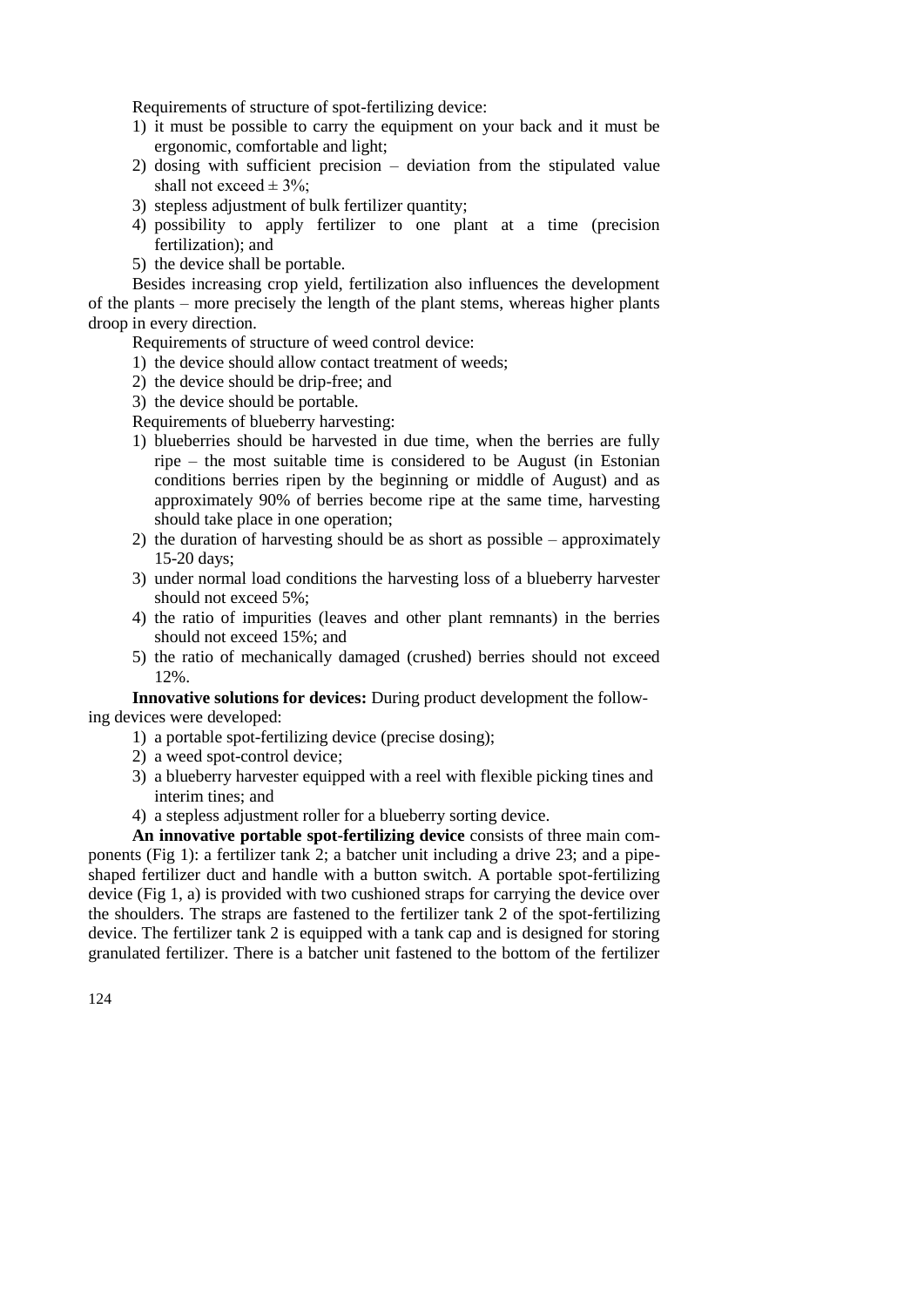tank of the spot-fertilizing device whose function is to measure the required quantity of granulated fertilizer and to forward it to the fertilizer duct. The batcher drive consists of a step motor together with control units and a power source. The step motor is activated by pressing a button 61 on the handle. Each time the button is pressed the fluted roller of the batcher rotates by the stipulated rotation angle and as a result the adjusted quantity of granulated fertilizer is sprayed each time. The size of the rotation angle of the shaft of the step motor is controlled via a control unit. The granulated fertilizer released from the batcher moves via a flexible section of a pipe-shaped fertilizer duct to the handle, which is equipped with a button switch provided with a signal sensor and further on through a fertilizer duct to the pipe-shaped rigid section of the fertilizer duct, via which the required quantity of granulated fertilizer finally reaches the fertilizing spot – the shoot of the plant.



**Figure 1.** Portable spot-fertilizing device: a – model; b – spot-fertilizing device in operation, c – principle control scheme:  $2$  – fertilizer tank,  $3$  – batcher,  $4$  – drive,  $5$  – upper part of fertilizer duct, 6 – handle, 7 – lower part of fertilizer duct, 21 – housing of fertilizer tank, 22 – bottom of fertilizer tank, 23 – cover, 24 – cap, 36 – step motor, 41 – power source, 42 – control switch, 43 – micro controller, 44 – signal diodes of power source, 45 – signal diode set of position of fluted roller, 46 – main controller, 61 – button-switch.

**1 pav.** Nešiojamas lokalinio tręšimo įrenginys: a – modelis; b – veikiantis lokalinio tręšimo įrenginys; c – principinė valdymo schema:  $2 - \text{trajų bakas}, 3 - \text{dozatorius}, 4 - \text{pa-}$ vara, 5 – trąšų vamzdžio viršutinė dalis, 6 – rankena, 7 – trąšų vamzdžio apatinė dalis, 21 – trašų bakas, 22 – trašų bako apatinė dalis, 23 – dangtis, 24 – bako dangtelis, 36 – variklis, 41 – maitinimo šaltinis, 42 – valdymo jungiklis, 43 – mikro valdiklis, 44 – maitinimo šaltinio signalų diodai, 45 – signalo diodų komplekto padėtis rifliuotame volelyje, 46 – pagrindinis valdiklis, 61 – mygtukas-jungiklis.

Data regarding productivity and costs of fertilizing technologies are shown in table 1.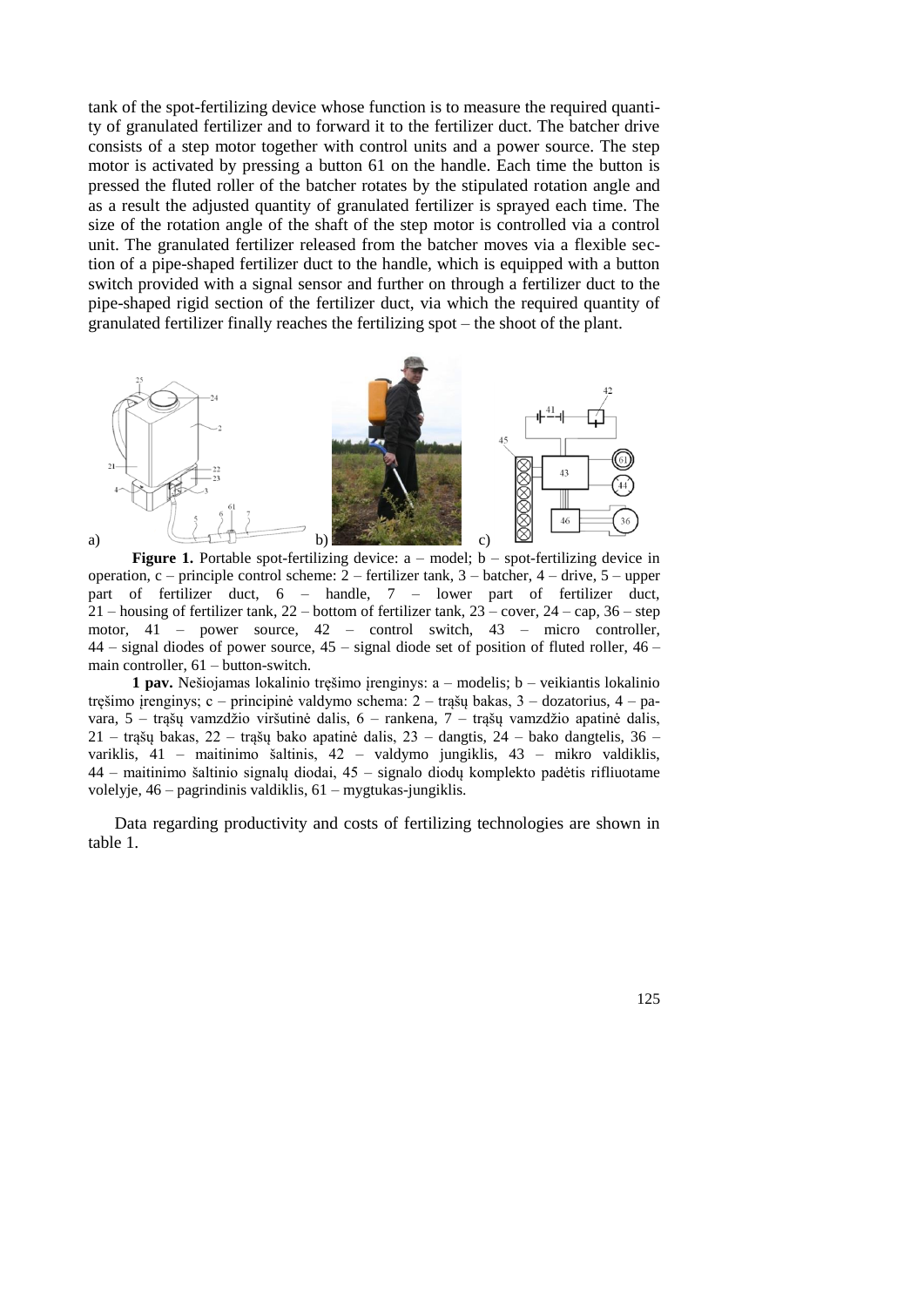| Parameter                               | Manual technology | Mechanical technology (using<br>portable spot-fertilizing device) |
|-----------------------------------------|-------------------|-------------------------------------------------------------------|
| Productivity ha $h^{-1}$                | 0.008             | 0.06                                                              |
| Unit cost $\epsilon$                    | 20.00             | 530.00                                                            |
| Labour cost $\epsilon$ ha <sup>-1</sup> | 504.00            | 80.85                                                             |
| Specific cost $\in$ ha <sup>-1</sup>    | 506.50            | 169.18                                                            |

**Table 1**. Comparison of the characteristics of fertilizing technologies **1 lentelė.** Tręšimo technologijų charakteristikų palyginimas

**The portable weed spot-control device** (Fig. 2) is designed for applying herbicides to weeds. It consists of a bottle-shaped herbicide tank, a manipulatorlike contact head and a shallow connection pipe in between. The connection pipe is provided with a support handle with a trigger-shaped lever controlling the manipulator and a holding handle for directing the contact head.



**Figure 2.** Portable weed spot-control device: a – device model; b – device in operation; c – working element of device.

**2 pav. N**ešiojamas kontaktinio tipo piktžolių kontrolės įrenginys: a – įrenginio modelis, b – veikiantis įrenginys; c – įrenginio darbinis elementas.

The device helps to apply the minimum quantity of pesticides to achieve maximum results. Minimum and contact use ensures that the plant protection product does not reach the ground, on the blueberry plants. This helps avoid pesticides getting into the soil and from there into ground water.

The device ensures minimum air pollution when working in strong wind conditions. The health of the operator is optimally protected. Data regarding productivity and costs of weed control are shown in table 2.

**Table 2**. Comparison of the characteristics of weed control technologies **2 lentelė.** Piktžolių kontrolės technologijų charakteristikų palyginimas

| Parameter                            | Manual technology | Mechanical technology (using port-<br>able weed spot-control device) |
|--------------------------------------|-------------------|----------------------------------------------------------------------|
| Productivity ha $h^{-1}$             | 0.006             | 0.031                                                                |
| Unit cost $\in$                      | -                 | 60                                                                   |
| Labour cost $\in$ ha <sup>-1</sup>   | 1075.2            | 129.8                                                                |
| Specific cost $\in$ ha <sup>-1</sup> | 1075.2            | 135.9                                                                |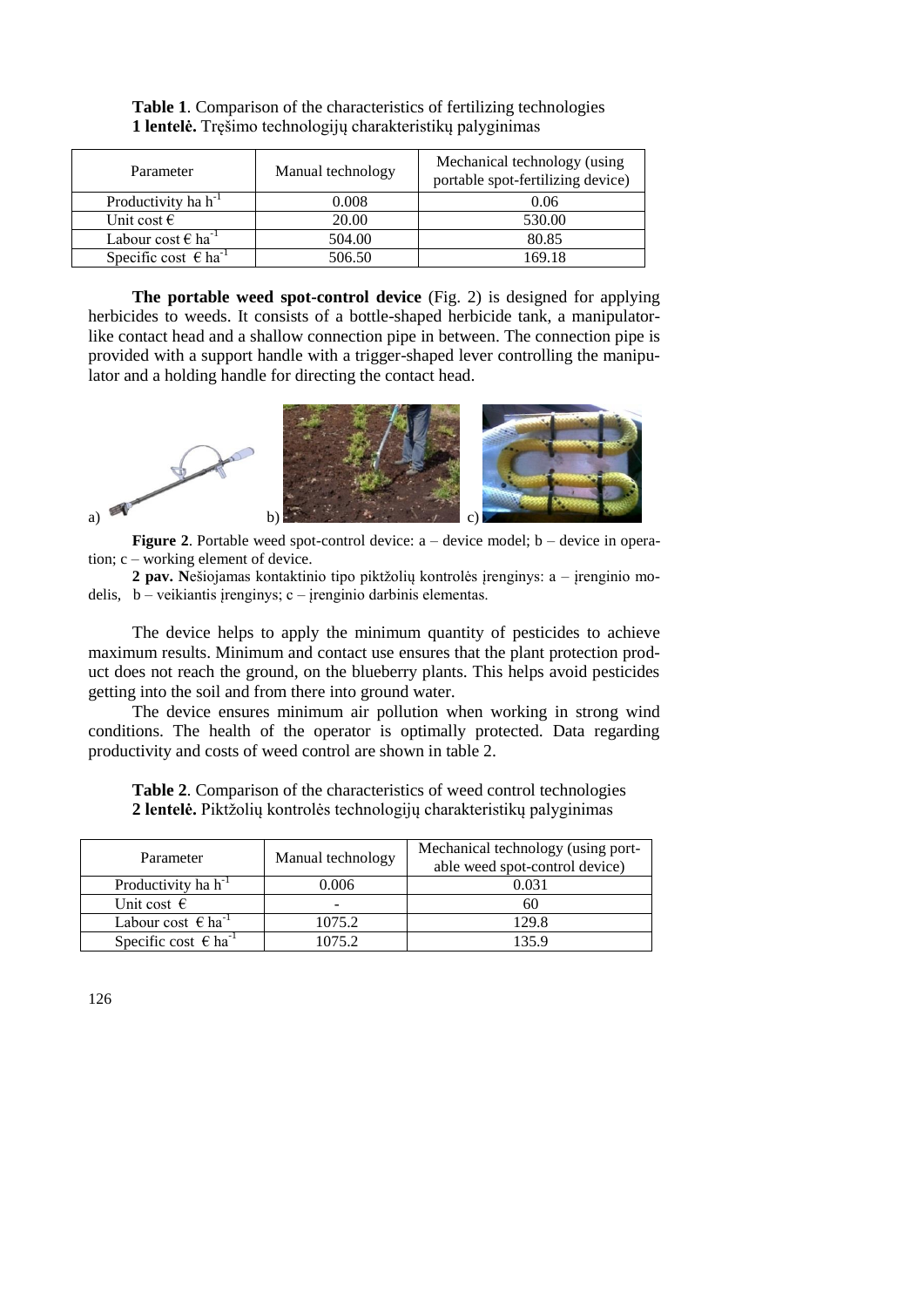**A blueberry harvester** is a small self-propelled machine (Fig. 3) consisting of a drive 1 with power transmission elements 2, a parallelogram picking reel 3, a berry conveyor 4, a chute 5, a berry tank 6, a copying unit 7, a frame 8 supporting the machine elements and assembly units, steering levers 9 and wheels 10. An important advantage of the machine is the simplicity of the structural design of the picking reel 3 as well as its stem-saving workflow, user-friendliness and reliability.



**Figure 3**. Blueberry harvester: a – principle scheme; b – blueberry harvester in operation: 1 – drive, 2 – power transmission elements, 3 – picking reel, 4 – berry conveyor, 5 – chute,  $6$  – berry tank,  $7$  – copying unit,  $8$  – frame,  $9$  – steering levers,  $10$  – wheels,  $11$  – reel shaft,  $12$  – picking rake,  $13$  – rake tooth,  $14$  – hook spring-tine.

**3 pav.** Mėlynių kombainas: a – principinė schema, b – veikiantis mėlynių kombainas:1 – pavara, 2 – energijos perdavimo elementai, 3 – skynimo ritės, 4 – uogų konvejeris, 5 – latakas, 6 – uogų bunkeris, 7 – kopijavimo įrenginys, 8 – rėmas, 9 – vairavimo rankenėlės, 10 – ratai, 11 – ritės velenas, 12 – skynimo grėblys, 13 – grėblio dantis, 14 – spyruoklinis kablys.

To avoid the working elements of the blueberry harvester becoming jammed and to prevent damage to the blueberry plants, the picking reel 3 is equipped with elements 14 to direct blueberry branches into the path of the picking rake 12, where the rake teeth 13 of the picking rake 12 are designed to be flexible in order to avoid damaging the plants. Elements 14 for directing the blueberry branches into the path of the picking rake 12 are designed as hook spring-tines. These elements are rigidly fastened to the holder of the picking rake 12, where the function of each element is to direct the blueberry branches into the path of the next picking rake 12 during rotation of the picking reel 3.

For the harvesting of the blueberry crop, the blueberry harvester is moved in a shuttle pattern starting from the edge of the blueberry field or technological track. A parallelogram picking reel 3 gets its rotation from the power transmission 2 of the drive 1; the picking reel 3 is rotated in the same direction as the wheels of the machine. During rotation of the picking reel 3 the elements designed as hook spring-tines 14 direct the blueberry branches that otherwise point in different directions into the path in which the machine is travelling and the rake teeth 13 moving behind the spring tines are directed between the blueberry stems. This operation minimizes the risk of the stems getting between the rake teeth 13. After this the rake teeth 13 start tearing the blueberries off the blueberry branch. The rake teeth 13 forward the released berries to the berry conveyor 4 which transports them from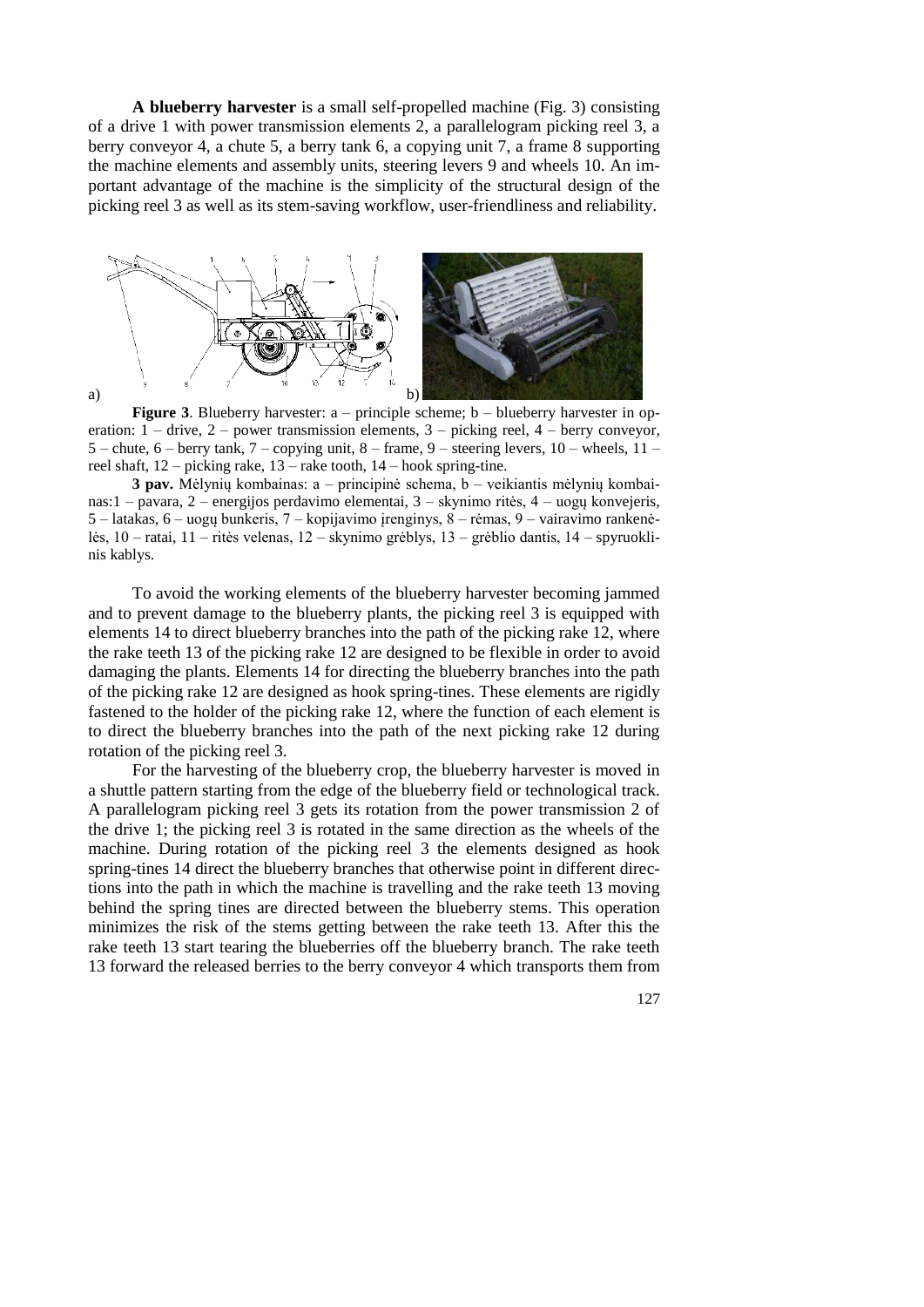the harvesting zone through a chute to the berry tank 6. When the berry tank is full, the operator of the blueberry harvester replaces the full tank with an empty one and the operation continues.

If the flexible rake tooth 13 of the picking rake gets stuck on a plant stem or a plant stem in the way of the picking rake 12 gets stuck in the tip of the rake teeth, additional load is applied to the rake teeth 13 when the picking reel is rotating and the rake tooth bends and assumes position 13b (Fig. 4). When the rake teeth 13 are bent, the plant stems are released from the tips of the rake teeth. When the plant stems are released, the rake tooth 13 resumes its initial position 13a.



**Figure 4**. The principal scheme of the picking reel of blueberry harvester **4 pav.** Mėlynių kombaino rinkimo būgno principinė schema

ERTACETAL C with the chemical structure of POM-C,  $(CH_2O)$ <sub>n</sub> was chosen for the material of the teeth of picking rake 12. Technical specification of the material ERTACETAL C chosen for the tooth of picking rake is shown in table 3.

| Property                       | <b>ISO</b> Methods | Units               | ERTACETA L C |
|--------------------------------|--------------------|---------------------|--------------|
| Colour                         |                    |                     | White        |
| Density                        | 1183               | $g \, \text{cm}$    | 1,41         |
| Trensile strength              | 527                | $N$ mm <sup>2</sup> | 68           |
| Trensile modulus of elasticity | 527                | $N$ mm <sup>2</sup> | 3100         |
| Elongation at break            | 527                | $\%$                | 35           |
| Hardness                       | Rockwell M         |                     | 84           |
| Melting point                  |                    | $^{\circ}C$         | 165          |

**Table 3.** ERTACETAL C Technical Specification (Quadrant EPP…) **3 lentelė.** ERTACETAL C Techninė specifikacija (Quadrant EPP…)

ERTACETAL C is an elastic material. Its product range includes a choice of material of circular cross-section of 4 mm and 5 mm in diameter (Table 4). In order to determine the suitability of these choices, a laboratory experiment was conducted.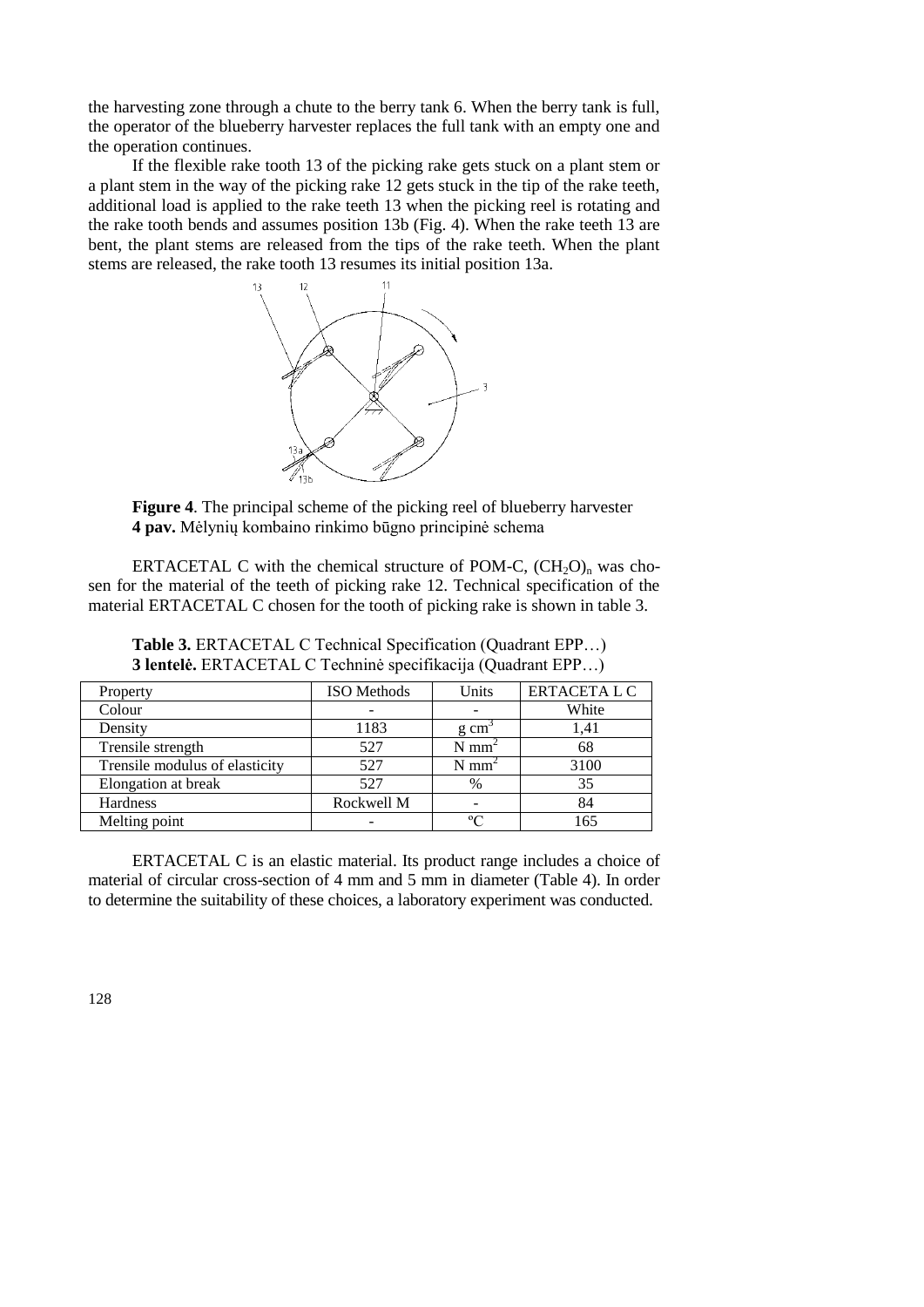| Parameter                      | Units                 |       | Parameter |
|--------------------------------|-----------------------|-------|-----------|
| Material                       | ۰                     | POM-C |           |
| Working length                 | mm                    |       |           |
| Diameter                       | mm                    |       | 5.0       |
| $\overline{\text{Price}}^*$    | $\in$ m <sup>-1</sup> | 0,22  |           |
| Relative price per volume unit |                       |       |           |

**Table 4.** Characteristics of the specimens of rake tooth **4 lentelė.** Grėblio dantų charakteristikos

Note: \*materials' prices per meter are given without VAT

The height of the picking reel 3 of the blueberry harvester from the ground can be adjusted by regulating the position of the copying unit so that the picking reel can also pick the berries closest to the ground. The pins of the copying unit 7 slide between the plants when the blueberry harvester moves on the field and help to lift plant stems which have fallen down. Data regarding productivity and costs of berry harvesting are shown in table 5.

**Table 5**. Comparison of the characteristics berry harvesting technologies **5 lentelė.** Uogų derliaus nuėmimo technologijų charakteristikų palyginimas

| Parameter                            | Manual technology | Mechanical technology (using<br>blueberry harvester and ATV) |
|--------------------------------------|-------------------|--------------------------------------------------------------|
| Productivity $kg h^{-1}$             |                   | 414                                                          |
| Unit cost $\in$                      |                   | 13700                                                        |
| Labour cost $\in$ kg <sup>-1</sup>   | .35               | 0.04                                                         |
| Specific cost $\in$ ha <sup>-1</sup> | 353               | N 088                                                        |

### **Conclusion**

This article describes the development methodology of blueberry machine cultivation technology and the results thereof. During product development a portable spot-fertilization device, a portable contact-type weed control device, a motoblock-type blueberry harvester and a blueberry sorting device were developed. An important advantage of the novel picking reel of blueberry harvester is the simplicity of constructive solution, stem-saving workflow, user-friendliness and reliability. Saving the stems was achieved through introducing elastic rake teeth produced of Polyoxymethylene (POM-C). Elastic rake teeth do not tear the plant stems into shreds nor pull the plants out of the ground, but bend when a barrier occurs and return to their original shape after overcoming barrier resistance. The conclusion is that implementation of this equipment has a positive impact. Also, the logistical issues of the technology have been solved.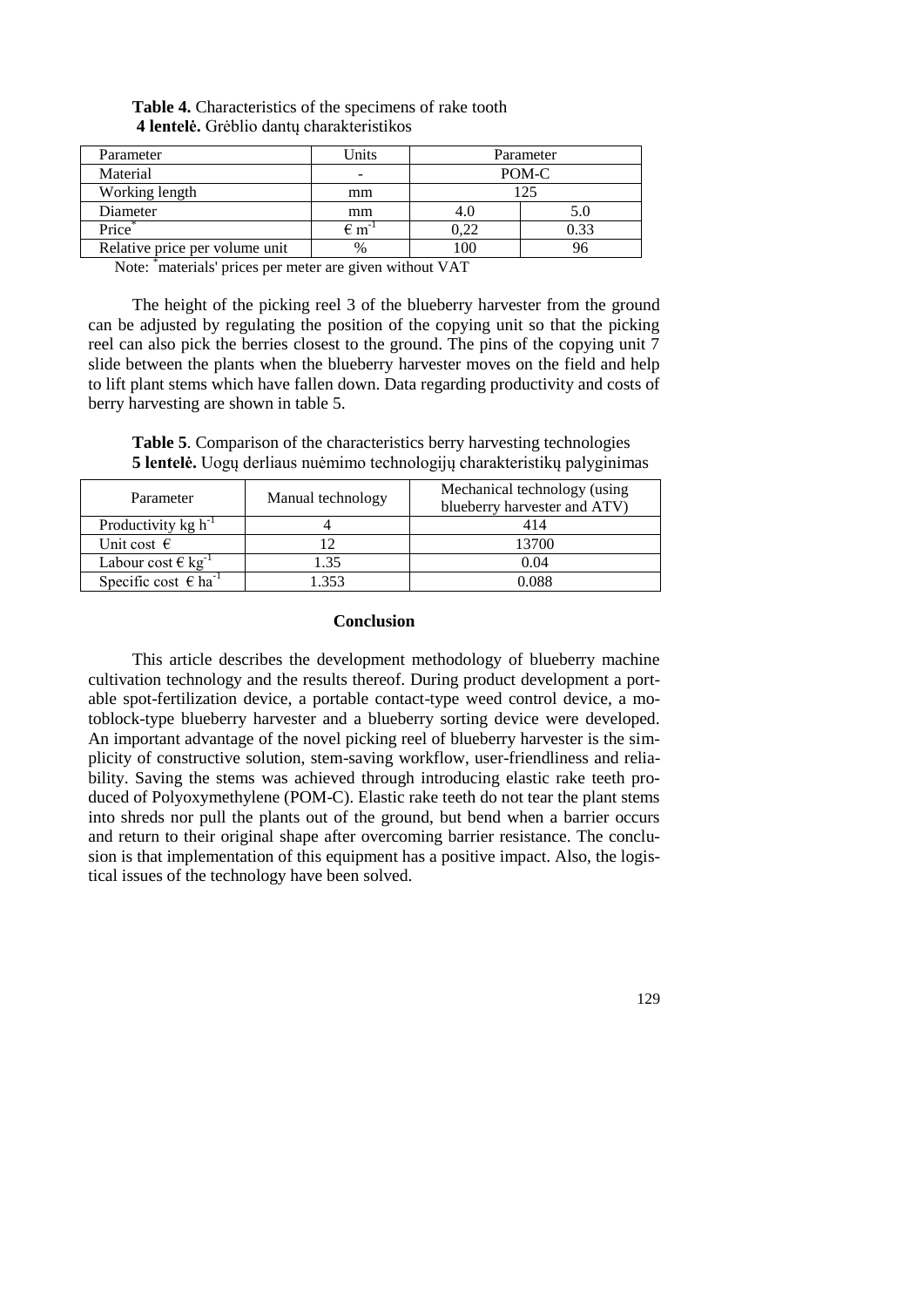## **References**

1. Albert, T.; Starast, M.; Karp, K.; Kaldmäe, H.; Vool, E.; Paal, T. 2009. The influence of propagation method on growth of the half-highbush blueberry 'Northblue'. *Acta Horticulturae*, vol. 812, pp.141-146.

2. Hall, I.V.; Aalders, L.E.; Townsend, L.R. 1964. The effects of soil pH on the mineral composition and growth of the lowbush blueberry. *Can. J. Plant Sci*. 44, 433-438.

3. Holmes, R.S. 1960. Effect of phosphorus and pH on iron chlorosis of the blueberry in water culture. *Soil Sci*. 90, 374-379.

4. Ilomets, M. 1996. Temporal changes of Estonian peatlands and carbon balance. In: *Punning, J.-M. (Ed.). Estonia in the System of Global Climate Change*. Institute of Ecology, Tallinn, Estonia, pp. 65-75.

5. Käis, L.; Olt, J. 2009. Bilberry cultivating technology in plantations established on milled peat fields. *Int. conf. proceedings* "*Energy Efficiency and Agricultural Engineering"*. Rousse, pp. 616-624.

6. Käis, L.; Olt, J. 2010. Low-bush blueberry machine cultivation technology in plantations established on milled peat fields. Proceedings of the 38<sup>th</sup> Int. *Symposium on Agricultural Engineering* "*Actual Tasks on Agricultural Engineering*". Opatija, pp. 148-159.

7. Noormtes, M.; Karp, K.; Starast, M.; Paal, T. 2002. The influence of fertilization on the production of lowbush blueberry (*Vaccinium angustifolium* Ait.) seedlings on opencast peat pits. *J. Agric. Sci*. 5, 293-303.

8. Paal, T.; Ilomets, M.; Fremstad, E.; Moen, A.; Børset, E.; Kuusemets, V.; Truus, L.; Leibak, E. 1998. Estonian Wetland Inventory 1997. *Publication of the Project "Estonian Wetlands Conservation and Management" Eesti Loodusfoto*, Tartu.

9. Paal, T.; Starast, M.; Noormets-Šanski, M.; Vool, E.; Tasa, T.; Karp, K. 2011. Influence of liming and fertilization on lowbush blueberry in harvested peat field condition. *Scientia Horticulturae*, 130, 157-163.

10. Pahl, G.; Bitz, W.; Feldhusen, J.; Grote, K. H. 2007. Engineering Design. A System Approach. Third Edition. Springer, Germany. 617 p.

11. Quadrant EPP Product Data Sheet. Available: [http://www.gcip. co.uk/pdf/ertacetalc.pdf].

12. Starast, M.; Paal, T.; Vool, E.; Karp, K.; Albert, T.; Moor, U. 2009. The Productivity of Some Blueberry Cultivars under Estonian Conditions. IX International Vaccinium Symposium, Book Series*: Acta Horticulturae Volume*: 810, pp. 103-108.

13. Strik, B. 2005. Blueberry: An Expanding World Berry Crop. *Chronica Horticulturae*, 45 (1), 7-12.